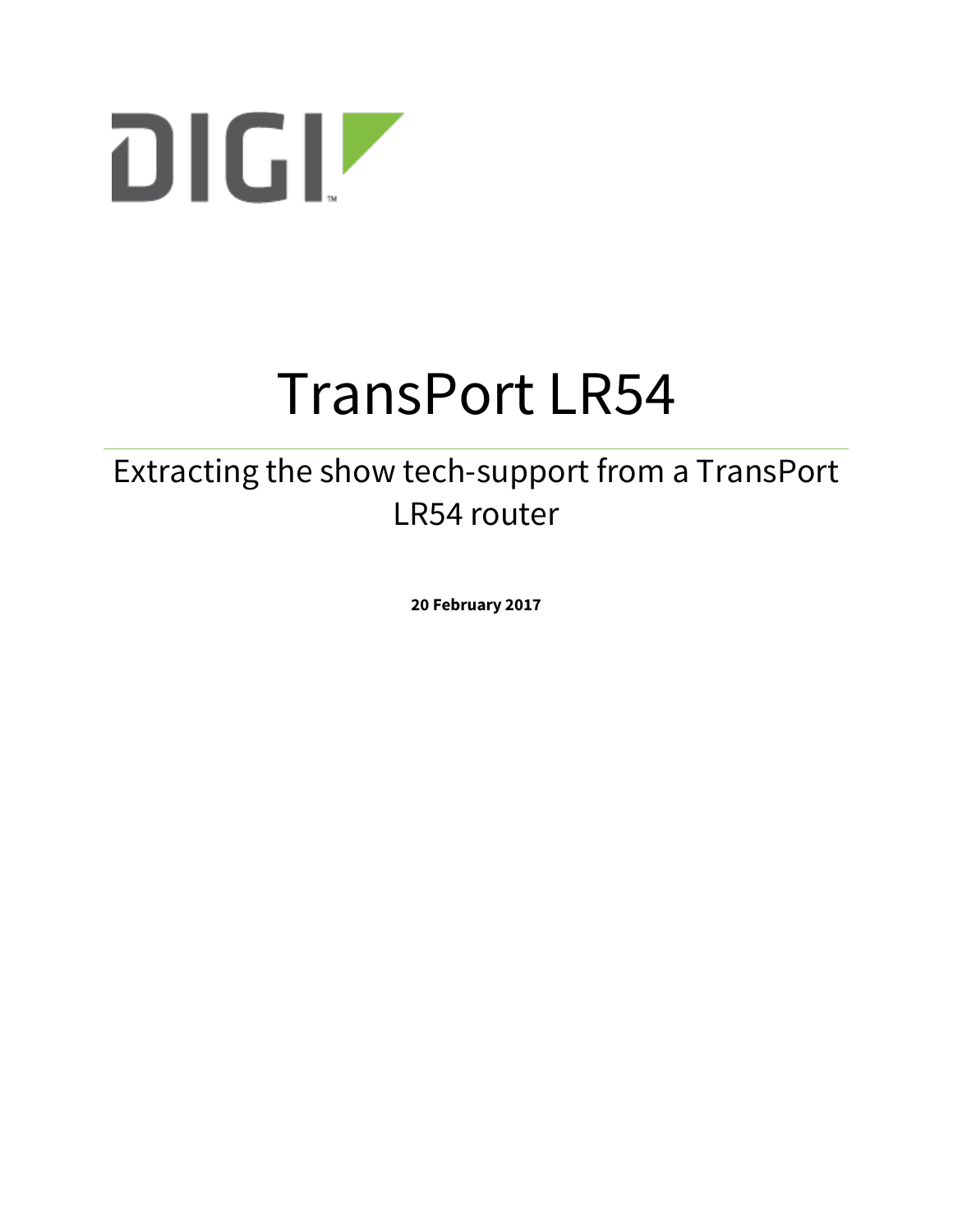# **Contents**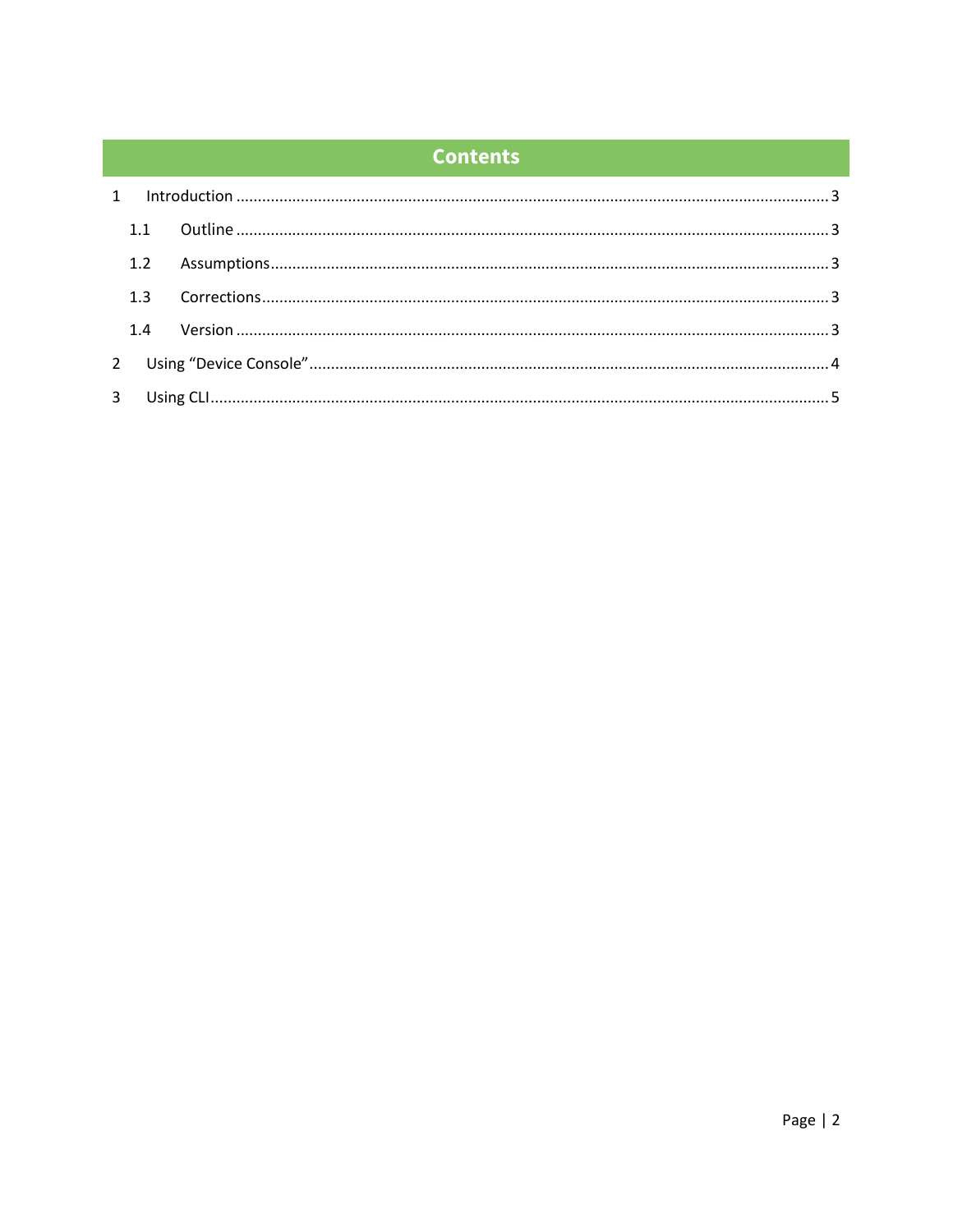# <span id="page-2-0"></span>**1 INTRODUCTION**

# <span id="page-2-1"></span>*1.1 Outline*

This guide details the steps involved in extracting the **show tech-support** command from a TransPort LR54 router.

The **show tech-support** output is particularly useful because it collates technical and configuration information about the router in a single file or output stream. Digi Technical Support will frequently request this file/output to be able to progress a call.

Please note that if the command is not working or is resulting in an error it will not be possible to extract the file. If these steps are not possible, please contact Digi Technical Support and discuss options for upgrading the firmware or recovering the unit:

[tech.support@digi.com](mailto:tech.support@digi.com)

## <span id="page-2-2"></span>*1.2 Assumptions*

This guide has been written for use by technically competent personnel with a good understanding of the communications technologies used in the product and of the requirements for their specific application.

This quick note applies only to:

**Model: Digi** Transport LR 54

### <span id="page-2-3"></span>*1.3 Corrections*

Requests for corrections or amendments to this documentation are welcome and should be addressed to: [tech.support@digi.com](mailto:tech.support@digi.com)

Requests for new quick notes can be sent to the same address.

#### <span id="page-2-4"></span>*1.4 Version*

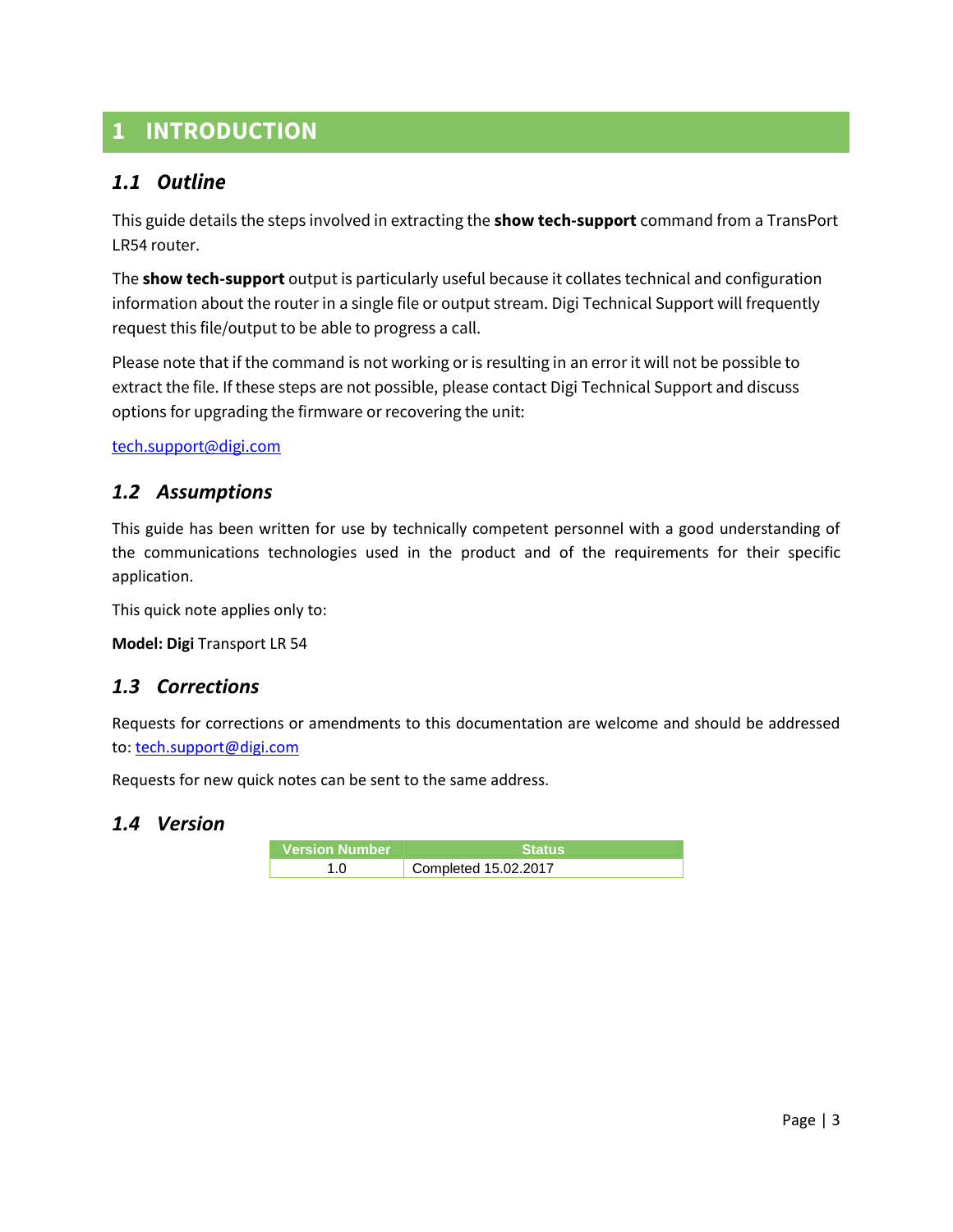# <span id="page-3-0"></span>**2 USING "DEVICE CONSOLE"**

Open a web browser to the IP Address of the TransPort LR54 (by default 192.168.1.1)

Log in using the username and password. By default the username is admin and the password is found on the label underneath the device.

Navigate to System > Device Console

Issue the following command:

#### **show tech-support**

#### The following should appear:



Keep pressing ENTER or SPACE until the "—More—" text does not appear.

Highlight everything from the "Show System" field up to the end and hit CTRL+C or righ click COPY.

Open "Notepad" or any other text application. Select "Paste" or hit CTRL+V. Save the result and send the file as an attachment.